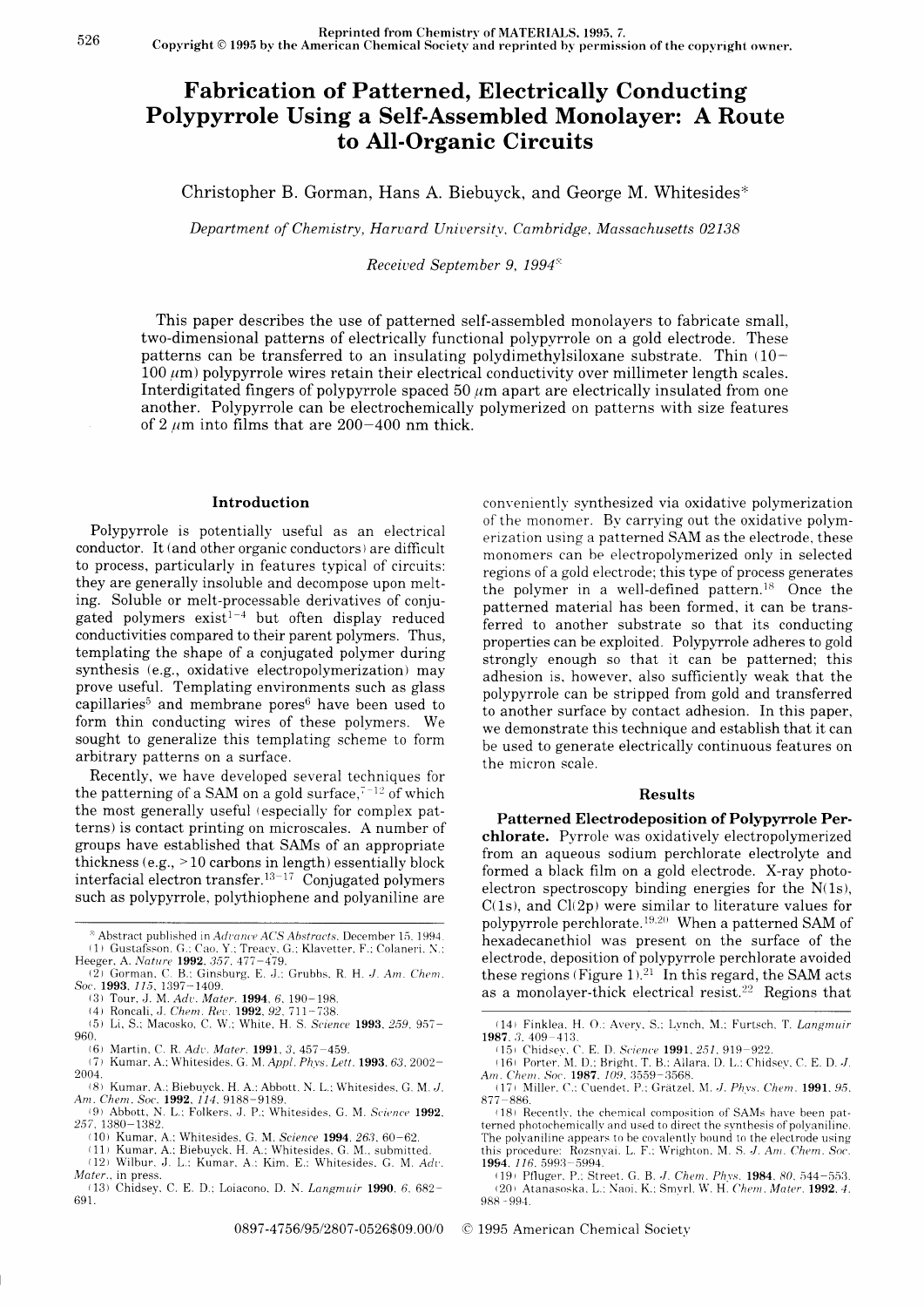

Figure 1. Top: lateral force microscopy image of the patterned SAM used to template electrodeposition of polvpyrrole. The dark regions are a SAM composed of hexadecanethiol. The lighter regions are bare in the electrodeposition experiment and are washed with 5 mM ethanolic solution of 11-mercaptoundecanoic acid $(\mathrm{HS}(\mathrm{CH}_2)_{15}\mathrm{COOH})$  to form a carboxylic acid terminated SAM with higher contrast for this image.<sup>27</sup> Bottom: atomic force micrograph of a similar pattern after electrodepositing polypvrrole.

had been exposed to a solution of a shorter thiol. 2.2.2 trifluoroethanethiol. did not hinder oxidative poiymerization but did permit contact transfer of the pattern to a nonconducting substrate (see below). The ability of a hexadecanethiol SAM to prevent electropolymerization is limited: electropolymerization is selective for. but not limited to, the regions not covered by a SAM. For patterns containing features with lateral dimensions of  $50-100 \mu m$ , films of polypyrrole perchlorate that are  $0.5-1.0 \mu m$  thick<sup>23</sup> could be grown before polypyrrole perchlorate clearly covered the regions containing the hexadecanethiol SAM. In the case of  $10-50$  um features, layers of  $0.25-0.5 \mu m$  thickness could be fabricated. SAM resists have advantages not found in conventional polymeric resists, however. Once the elastomeric stamp has been fashioned, the SAM pattern can be printed on the electrode in a few seconds. Use of conventional resists would require spin-coating. LV exposure, developing and perhaps other postprocessing steps to achieve the same effect. Also. SAM resists continue to adhere to the electrode. After removal of the polypyrrole perchlorate layer (see below), the patterned SAM remains and can be used repeatedly<sup>24</sup> to generate the same pattern.

Transfer of Polypyrrole Perchlorate to a Nonconducting Substrate. The next step in demonstrating electrically functional patterns requires that the polypyrrole perchlorate be on an insulating substrate. When the patterned polymer on the gold substrate was pressed (firm finger pressure) against Scotch tape or polydimethylsiloxane elastomer, the polypyrrole transfered from the gold to this new support via contact adhesion. To reduce the adhesion between the polymer and the gold, the underivatized regions upon which the polymer grew were briefly (1-2 s) exposed to a 1  $\mu$ M ethanolic solution of 2,2,2-trifluoroethanethiol. This thioi should produce a more hydrophobic surface yet should be short enough<sup>16,17</sup> to permit the passage of current required for oxidative polymerization. In practice, this procedure resulted in patterns with no significant loss of contrast. Control over the surface composition in the region in which the polypyrrole formed resulted in more reproduceable depositions than did electropolymerization on "bare" gold.<sup>25</sup> Patterns of polypyrrole formed on a SAM of trifluoroethanethiol reliably contact transferred to the second substrate, and this transfer permitted the demonstration of electrical conductivity.

Conductivity and Control of Electrical Connectivity. Using microcontact printing and contact transfer, patterns of polypyrrole perchlorate were fabricated that are appropriate for conducting polymerbased circuitry. The polypyrrole, after transfer, shows continuous electrical conductivity. Moreover, closeiy spaced but noncontacting regions of the polymer are electrically insulating. Figure 2 shows the patterns employed and a representative pattern of polypyrrole.

Lines of polypyrrole perchlorate (Figure 2a) that were 2 mm long and  $0.25 \pm 0.1$  *u*m thick (as measured by atomic force microscopy) were fabricated and their conductivity was measured using two-point probes  $(Table 1)$ . The resistivity of the lines was sufficiently high that contact resistance  $($  <  $10<sup>3</sup>$   $\Omega$ ) was negligible. Resistivities did not increase over the course of at least a week under ambient temperature and atmosphere.

 $(21)$  Although the rippled morphology observed in the lines connecting the triangles is common to electropolymerized polypyrrole  $(K_0,$ J. M.; Rhee, H. W.: Park. S.-M.; Kim. C. Y. J. Electrochem. Soc. 1990. 137, 905-909. Tokito, S.; Tsutsui, T.; Saito, S. Chem. Lett. 1985. 531. 534), the larger, craterlike features in the triangles are not observed when pyrrole is electropolymerized on unpatterned electrodes. Detachment at the sharp corners found in this triangular pattern may give rise to this morphology. This result suggests that the shape of the electrode may permit control of the morphology. particularly the surface area of the polypyrrole produced. Such control may be useful in the design of amperometric sensors that employ polypyrrole as a matrix. (Lyons. M. E. G.: Lyons. C. H.: Fitzgerald. C.: Bannon. T. Analyst 1993, 118, 361–369.

 $(22)$  Preferential deposition should initially occur because the SAM acts as a barrier to electron transfer and can presumably' prevent nucleation and growth of polymer by preventing electropolymerization in SAM-covered regions. Once the polymer has begun to grow (and the polymer is effectively the electrode) the reduced conductivity of the polymer compared to the bare gold electrode may limit this contrast. The somewhat hydrophobic nature of polypyrrole may also play a role. The lateral growth of polypyrrole nitrate between two microelectrodes has been promoted by a hydrophobic pretreatment of the region of glass that spanned the electrodes (Nishizawa, M.; Shibuya, M.; Sawaguchi, T.; Matsue, T.; Uchida, I. J. Phys. Chem. 1991.  $95. 9042-9044$ . In our investigations, selective deposition did not occur when pyrrole was electropolymerized using sodium  $p$ -toluene sulfonate as the electrolyte. Polypyrrole perchlorate could, however, be deposited selectively.

 $(23)$  Thicknesses were measured by profilometry or atomic force microscopy. range reflects sample to sample variations.

 $(24)$  The polypyrrole pattern was regenerated  $\geq 10$  times from the patterned SAM with no evidence of degradation in the patterned. transferred polypyrrole.

 $(25)$  So-called "bare" gold always had adsorbed impurities because it has a high surface solid-vapor interfacial free energy.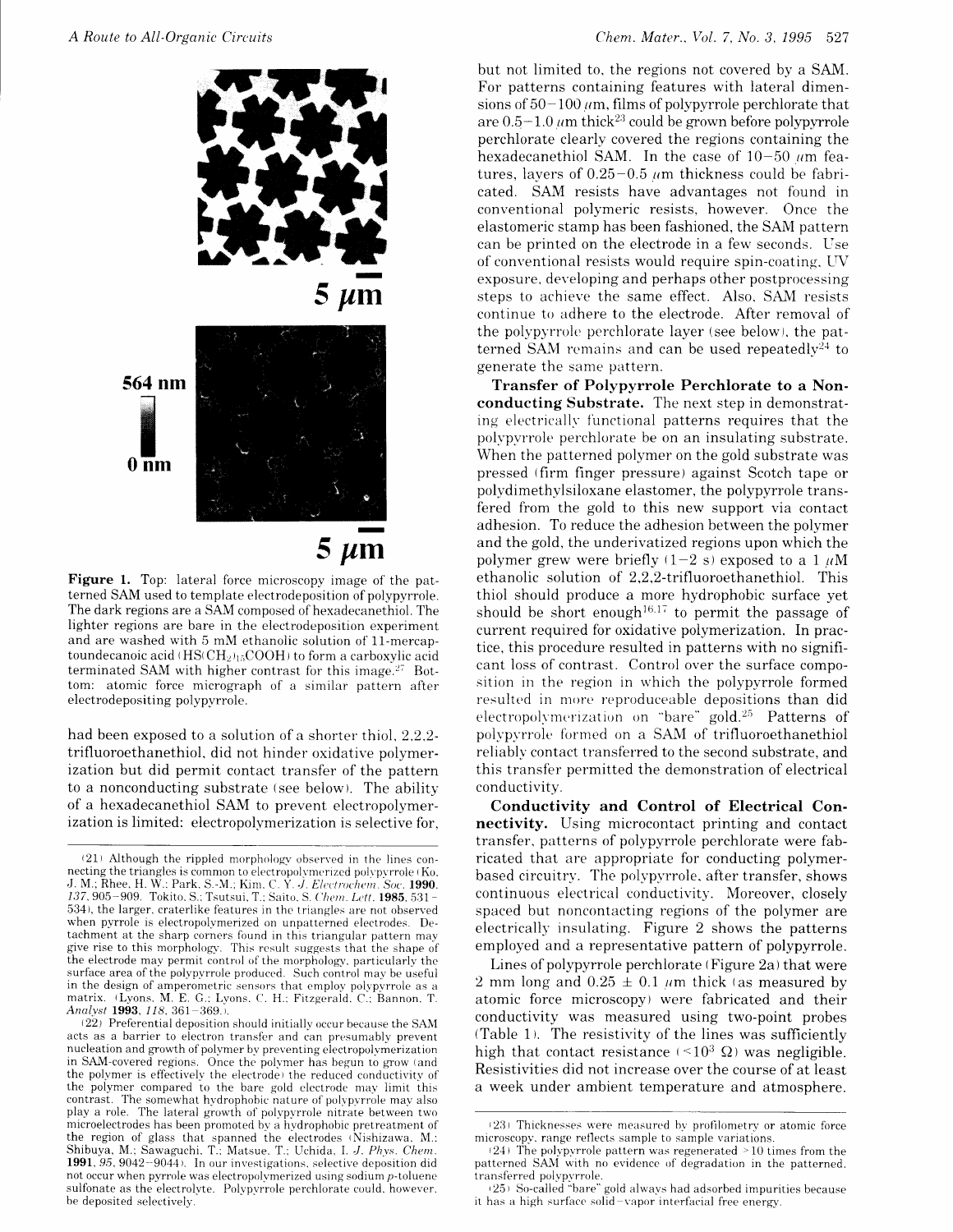



# $\overline{C}$

Figure 2. Patterns used to illustrate requirements for conducting polymer-based circuitry. Dots indicate placement of the probe wires for conductivity measurements. (a) Patterned lines of polypyrrole perchlorate. Contact pads are 2 mm  $\times$  2 mm. Lines are 2 mm long and 10-100 am wide. (b) Closely spaced interdigitated regions of polypyrrole perchlorate. Contact pads are 2 mm wide and 3 mm long. Teeth are 500  $\mu$ m long and either 20 or 50  $\mu$ m wide. Spacing between teeth is equal to the width of the teeth. (c) An optical micrograph of this interdigitated pattern after contact transfer to PDMS. Inherent limitations in the SAM are presumably responsible for the defects observed.

Table 1. Resistivities of Polypyrrole Perchlorate Lines<sup>a</sup>

|              |                 | line width (mm) resistivity $(M\Omega)^b$ calcd conductivity (S/cm) |
|--------------|-----------------|---------------------------------------------------------------------|
| 100.         | $0.80 + 0.10$   | $1.5 \pm 0.8$                                                       |
| $50^{\circ}$ | $1.05 + 0.05$   | $2.3 \pm 1.2$                                                       |
| 20           | $1.67 \pm 0.02$ | $3.6 + 1.8$                                                         |
| 10           | $2.55 \pm 0.10$ | $4.7 + 2.4$                                                         |

 $\degree$  For patterns on PDMS under argon flush.  $\degree$  The pattern upon which this resistivity was measured is shown in Figure 2.

Measurements were the same within experimental error when taken in laboratory atmosphere and under dry argon atmosphere, indicating that conductivity of any surface adsorbates do not make a contribution. Moreover, resistivities remained constant over time (ca. 10) min) and over at least three decades of applied voltage, indicating that ionic conduction within the sample does not play a role. Using the above geometries (including the thickness of the wire in Table 1), wire conductivities were calculated and found to be in the range  $1-5$  S/cm; this range of values is expected for polypyrrole.<sup>26</sup>

An interdigitated array containing two isolated regions of polypyrrole was fabricated. The resistivity across this array was measured in the same manner as before. Despite the close spacing, a resistivity of >1000 MΩ was measured. This value is at least 3 orders of magnitude higher than that in either continuous region, indicating that closely spaced, conductive circuit patterns of polypyrrole perchlorate are electrically isolated at this length scale.

### Conclusions

Using this electrodeposition/transfer method, allorganic electrical circuitry can be fabricated and demonstrated to have electrical conductivities comparable to those found in bulk samples of a conducting polymer. Since highly conducting organic polymers are almost all intractable, a method such as this is a necessary first step to use such polymers in more elaborate electrical devices. In addition, this method illustrates the utility of patterned SAMs in the fabrication of such elements. The method is reproduceable and convenient: fabrication requires two steps, each of which can be accomplished in a few seconds.

### **Experimental Section**

Materials. Pyrrole (Fluka) was passed through activated, neutral alumina (removing water and colored impurities) and was then distilled and stored under argon. For oxidative electropolymerization, an aqueous solution (0.1 M) of pyrrole containing sodium perchlorate (Aesar, 0.8 M) electrolyte/ counterion was employed. Working and counter electrodes were 1000 A of gold and 50 Å of titanium (to promote adhesion) electron beam evaporated on silicon (Silicon Sense, Nashua NH) of resistivity  $1-5$   $\Omega$ /cm.

Sample Preparation. The working electrode was patterned by microcontact printing using hexadecanethiol as described previously.<sup>7</sup> The electrode was then briefly (1 s) immersed in a  $1 \mu$ M ethanolic solution of 2,2,2-trifluoroethanethiol to promote contact adhesion of the polymer after synthesis. The electrode was then immersed in the solution described above and held at 0.8 V (versus a saturated calomel reference) for 1 s using a Princeton Applied Research Model 371 potentiostat. Longer deposition times could be employed but did not reliably produce a pattern devoid of polypyrrole perchlorate in the hexadecanethiol-covered areas. A black pattern of polypyrrole perchlorate appeared on the electrode. The electrode was removed from the solution, washed with distilled water and ethanol and dried under a stream of argon. The electrode was then pressed against a piece of poly-(dimethylsiloxane) (PDMS, Dow Sylgard 184) or tape (Scotch double-sided tape) using firm finger pressure. After a few seconds, the PDMS or tape was peeled off of the electrode removing the polypyrrole perchlorate pattern. Use of tape resulted in clean removal of the polymer from the electrode. PDMS worked somewhat less reliably. This sample was mounted on a glass slide and used directly in resistivity measurements.

Sample Characterization. Before removal of the polypyrrole perchlorate, a sample of the polymer on the gold electrode was characterized by X-ray photoelectron spectroscopy. XPS spectra were collected on a Surface Science SSX-100 spectrometer using a monochromatized Al K $\alpha$  source  $(hv)$  $= 1486.6$  eV). The binding energies for the elements were referenced to the  $C(1s)$  peak in a hexadecanethiol monolayer on gold for which the binding energy was fixed at 284.6 eV. The range of  $C(1s)$ ,  $N(1s)$ , and  $Cl(2p)$  binding energies were similar to those reported in the literature for polypyrrole

<sup>(26)</sup> Kanazawa, K. K.; Diaz, A. F.; Geiss, R. H.; Gill, W. D.; Kwak, J. F.; Logan, J. A.; Rabolt, J. F.; Street, G. B. J. Chem. Soc., Chem. Commun. 1979. 854-855.

<sup>(27)</sup> Wilbur, J. L.; Biebuyck, H. A.; MacDonald, J. C.; Whitesides, G. M. Langmuir, submitted